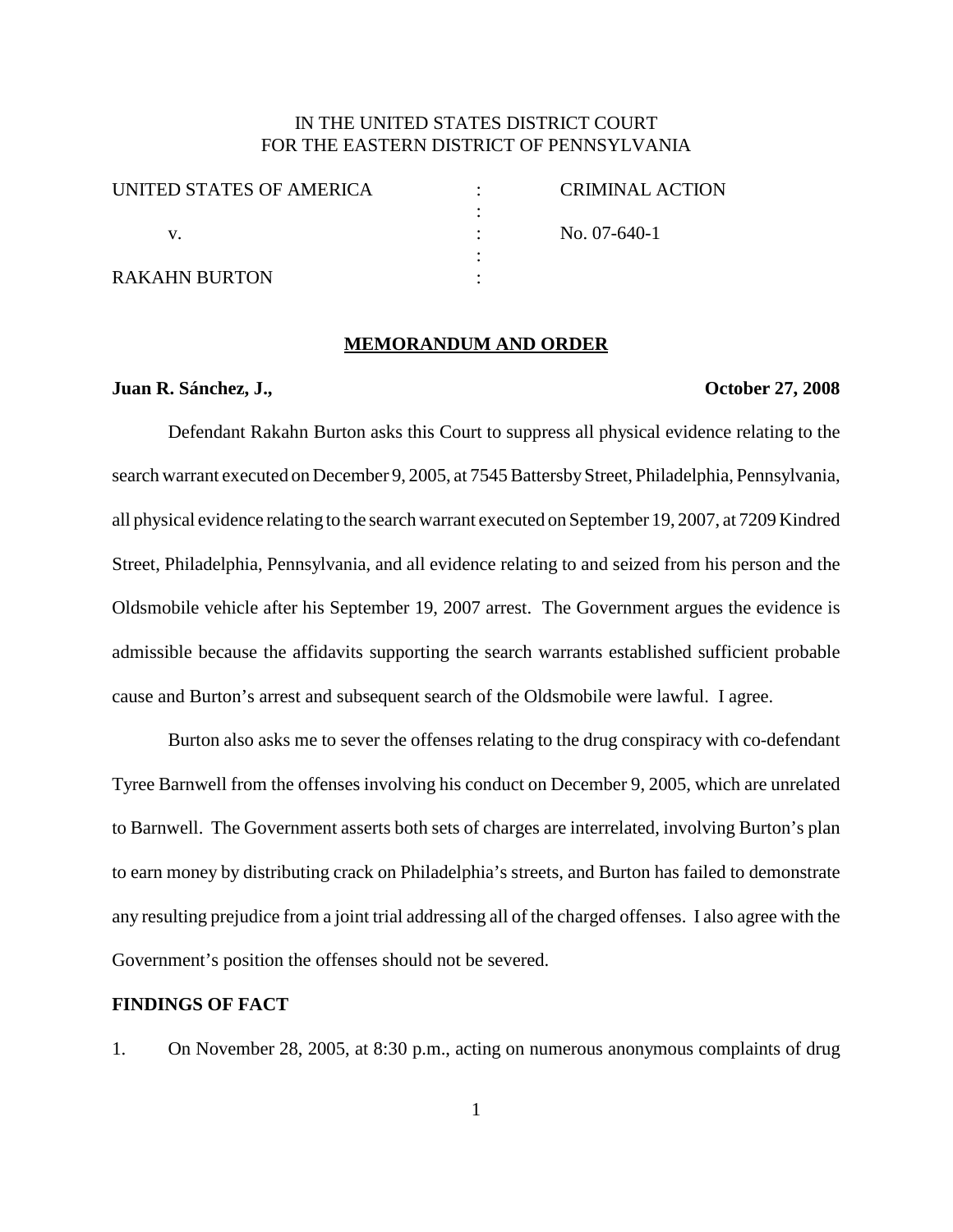sales, Officer Stephen Dmytryk, set up a surveillance of 7545 Battersby Street.

- 2. At 8:45 p.m., Officer Dmytryk observed a blue Buick arrive at 7545 Battersby Street and a man with a black bag in his hand, later identified as Burton, leave 7545 Battersby Street and walk to the Buick. Burton handed the bag to the Buick's driver. The Buick then left the area, and Burton went back into 7545 Battersby Street.
- 3. At 9:05 p.m., Officer Dmytryk observed a dark-colored Buick with a Pennsylvania tag park outside 7545 Battersby Street. Officer Dmytryk then saw Burton again exit 7545 Battersby Street with a black bag in his hand and walk to the Buick. Burton handed the bag to the driver, the Buick left the area, and Burton went back into 7545 Battersby Street.
- 4. At 9:30 p.m., Officer Dmytryk observed Burton leave 7545 Battersby Street, enter a light blue BMW parked in the rear of 7545 Battersby Street, and leave the area.
- 5. On November 30, 2005, at 7:30 p.m., Officer Dmytryk again set up a surveillance of 7545 Battersby Street. At 8:00 p.m., Officer Dmytryk observed the light blue BMW park at 7545 Battersby Street, and saw Burton leave the BMW and enter 7545 Battersby Street using a key.
- 6. At 9:00 p.m., Officer Dmytryk observed the same dark-colored Buick he had observed two days prior park outside 7545 Battersby Street. A second man left the Buick and entered 7545 Battersby Street. Approximately 20 minutes later, the second man left 7545 Battersby Street with a black bag in his hand, walked to a silver-colored vehicle, handed the bag to the passenger of the vehicle, and went back into 7545 Battersby Street.
- 7. At 11:55 p.m., Officer Myers observed the light blue BMW park in the rear of 7545 Battersby Street. Burton left 7545 Battersby Street with a black bag in his hand and entered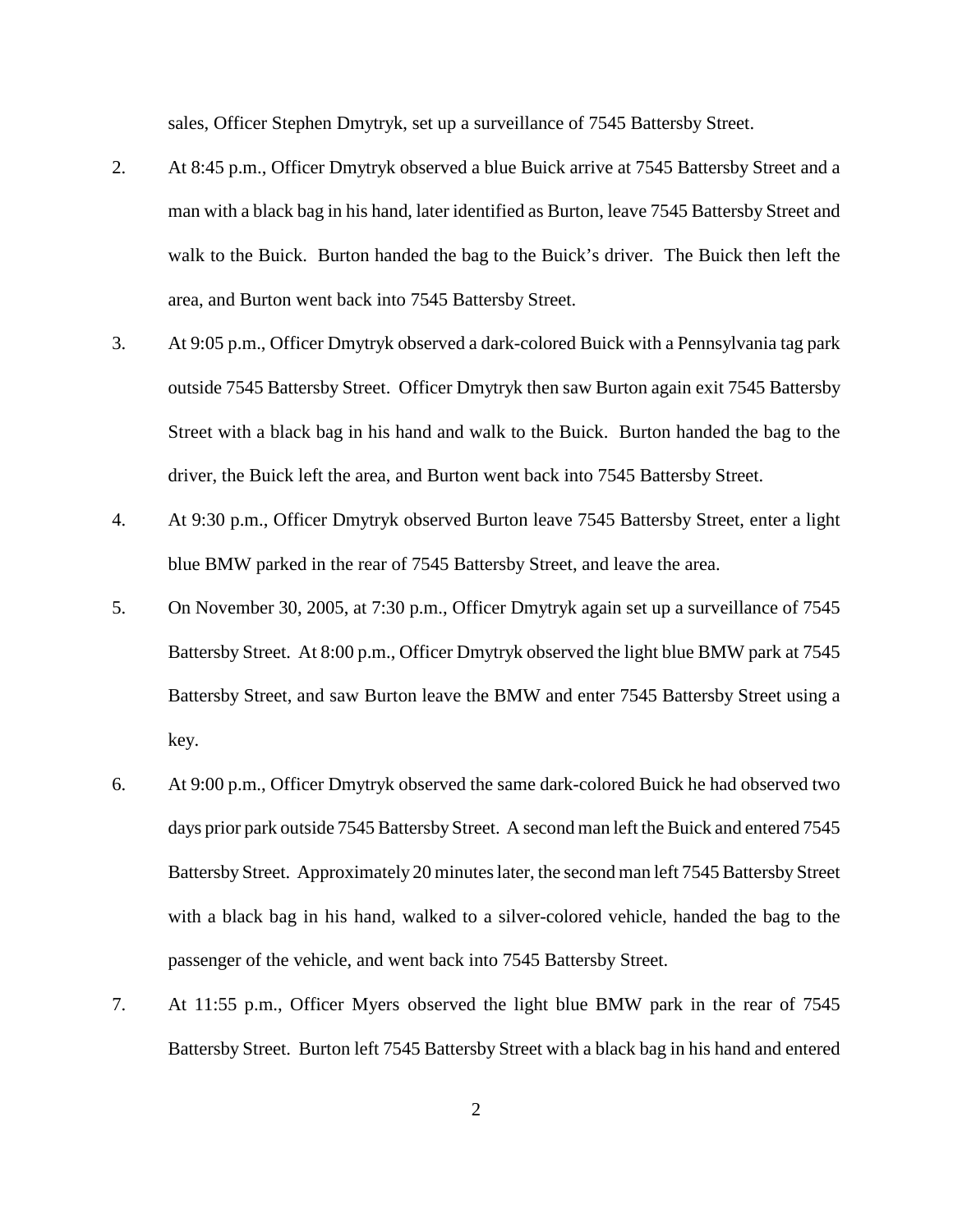the light blue BMW. Burton was then followed by Officer Myers, who observed Burton meeting with a woman. The woman entered the BMW for approximately one minute, exited, then entered a dark-colored Ford.

- 8. On December 6, 2005, at 9:00 p.m., Officer Dmytryk drove past 7545 Battersby Street and saw the light blue BMW parked in the rear of 7545 Battersby Street. Officer Hannan then set up a surveillance of the rear of the property.
- 9. Approximately 30 minutes later, Burton left 7545 Battersby Street and entered the BMW carrying a large plastic sneaker bag. Burton was stopped for investigation and he provided a fictitious address of 1802 Faunce Street. He was cleared pending further investigation.
- 10. On December 9, 2005 at 3:00 p.m., Officer Dmytryk and Officer Trappler searched the trash at 7545 Battersby Street and recovered a large plastic sneaker bag containing one empty box for a Tanita digital scale, one clear plastic bag containing numerous green-tinted plastic packets, two clear plastic bags containing numerous yellow-tinted packets, one letter from ADT security addressed to Rakahn Burton at 7545 Battersby St., Philadelphia, PA 19152, postmarked November 8, 2005, and one letter from Verizon addressed to Rakahn Burton at 7545 Battersby St., Philadelphia, PA 19152, dated October 31, 2005.
- 11. Officer Dmytryk, the affiant, had been a police officer for ten years with six years of service in the Narcotics Bureau. He had prepared numerous search and seizure warrants, conducted hundreds of narcotic investigations, and participated in over 100 undercover narcotics purchases.
- 12. During May 2007, a Drug Enforcement Administration (DEA) confidential source deemed reliable in the past identified Burton as a large scale crack cocaine distributor operating in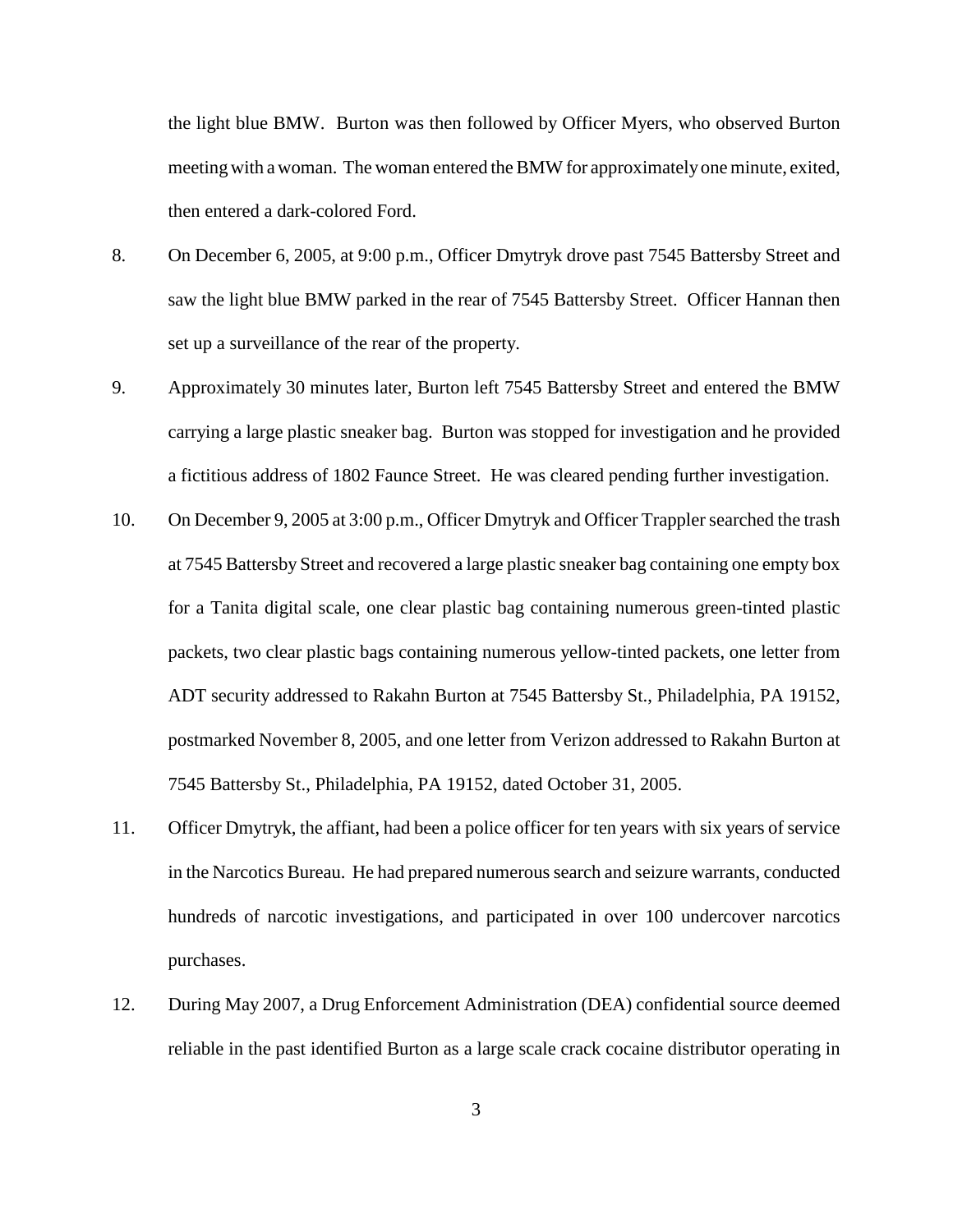the Philadelphia and Chester County areas. The confidential source also identified Burton's co-defendant Tyree Barnwell, Clinton Cooper, and other individuals as assisting Burton in his narcotics organization. The confidential source stated Barnwell distributed crack cocaine and Cooper laundered money and straw purchase assets for Burton. The confidential source also stated Burton utilized a girlfriend's residence in Philadelphia to store narcotics. The confidential source stated Burton drove a BMW registered to Clinton Cooper at 1908 Berkshire Street in Philadelphia, the residence of Burton's mother.

- 13. Beginning in May2007, DEA agents arranged four purchases of crack cocaine byundercover officer John Coyne from Barnwell on June 21, July 5, July 26, and August 29, 2007.
- 14. On June 21, 2007, at 4:42 p.m., OfficerCoyne, working undercover, provided with funds and a recording device, called Barnwell's cellular phone and they agreed to meet in the Lowe's parking lot located on Delaware Avenue in Philadelphia. At 5:19 p.m., they met as agreed and Officer Coyne requested an ounce of crack cocaine. Barnwell stated he had to get the crack cocaine. Surveillance unsuccessfully followed Barnwell. Barnwell telephoned Officer Coyne at 6:44 p.m. and said to meet at the Home Depot parking lot located at  $24<sup>th</sup>$  Street and Oregon Avenue in Philadelphia. Barnwell explained he was waiting for his source of supply at the Sheraton Hotel in King of Prussia, Pennsylvania. At 7:29 p.m., Barnwell met with Officer Coyne in the Home Depot parking lot and sold Officer Coyne one ounce of crack cocaine, containing 27.8 net grams of crack cocaine, for \$900.00.
- 15. Barnwell stated later that after he met with Officer Coyne, he traveled to King of Prussia, Pennsylvania, met with Burton, who was driving a white Oldsmobile, and obtained one ounce of crack cocaine from Burton. After Barnwell sold Officer Coyne the crack cocaine,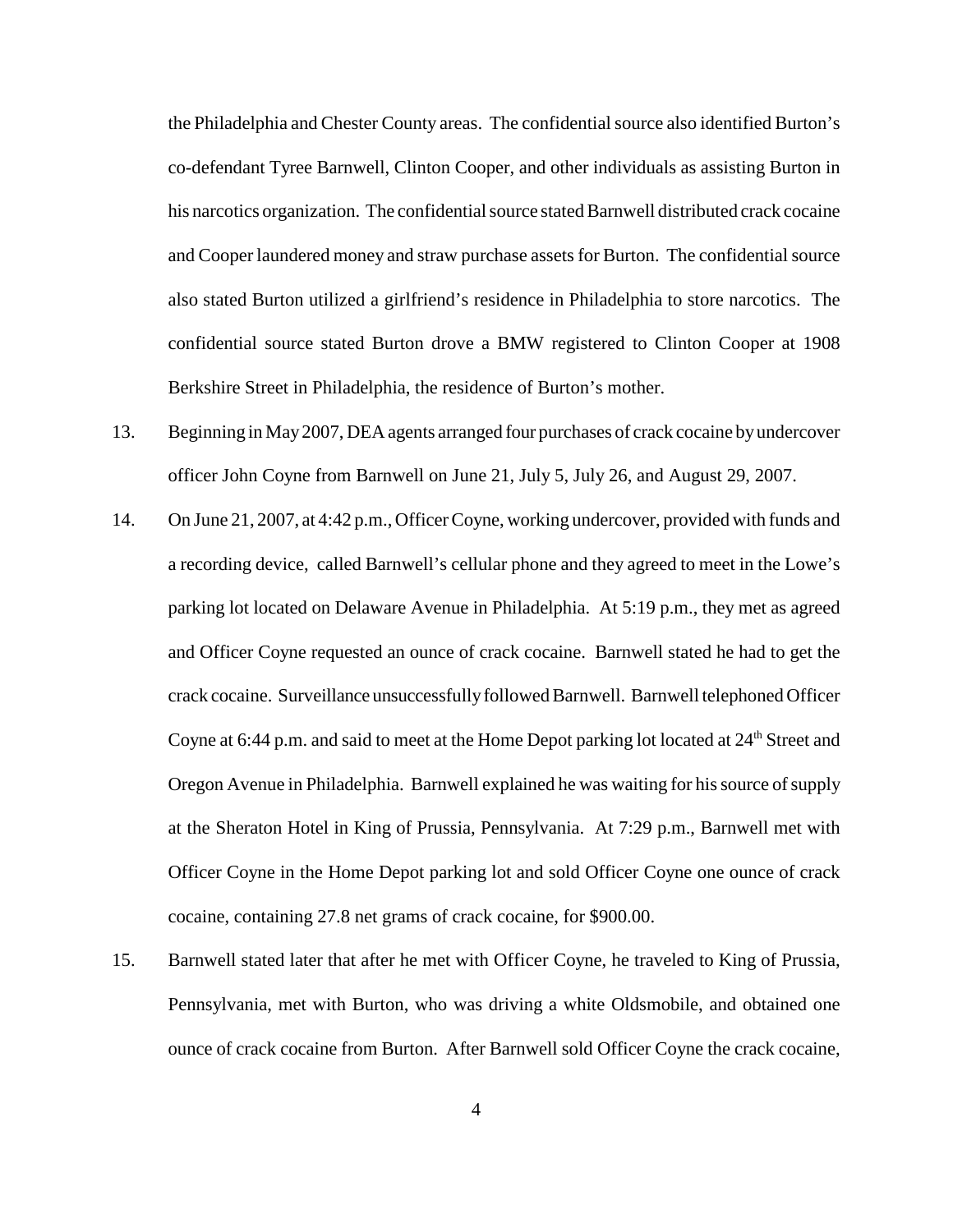Barnwell met with Burton, paid Burton, and Barnwell received \$50.00 for conducting the transaction.

- 16. On July 5, 2007, at 6:10 p.m., Officer Coyne, again provided with funds and a recording device, placed a recorded telephone call to Barnwell. Barnwell stated he would be able to meet Officer Coyne in the Home Depot parking lot at Castor Avenue in Philadelphia, and surveillance observed Barnwell depart his residence at 153 Palmer Street in a white Oldsmobile. Surveillance was subsequently lost on the white Oldsmobile. At 7:51 p.m., surveillance observed Barnwell and Burton arrive at the Home Depot parking lot in a grey Pontiac. Barnwell met with Officer Coyne in Officer Coyne's vehicle, where Barnwellsold Officer Coyne two ounces of crack cocaine, containing 55.3 net grams of crack cocaine, for \$1,800.00. In a recorded conversation during the purchase, Barnwell stated the man in the grey Pontiac was his cousin, the Pontiac was a rental, and his cousin had a BMW. Barnwell indicated Burton knew what Barnwell was doing and stated he and Burton were partners. When Officer Coyne asked whether Barnwell could supply Officer Coyne with half of a kilogram of crack cocaine, Barnwell responded he could.
- 17. Barnwell stated later that he had met Burton at 7209 Kindred Street, where Barnwell entered the grey Pontiac Burton had been using, traveled to the Home Depot parking lot, Barnwell received the crack cocaine from Burton, and sold it to Officer Coyne. Barnwell received \$100 from Burton for conducting the transaction.
- 18. On July 26, 2007, Barnwell met with Officer Coyne in the Palmer Street Home Depot parking lot, where Barnwell sold Officer Coyne 4.5 ounces of crack cocaine, containing 124.1 net grams of crack cocaine, for \$3,900.00.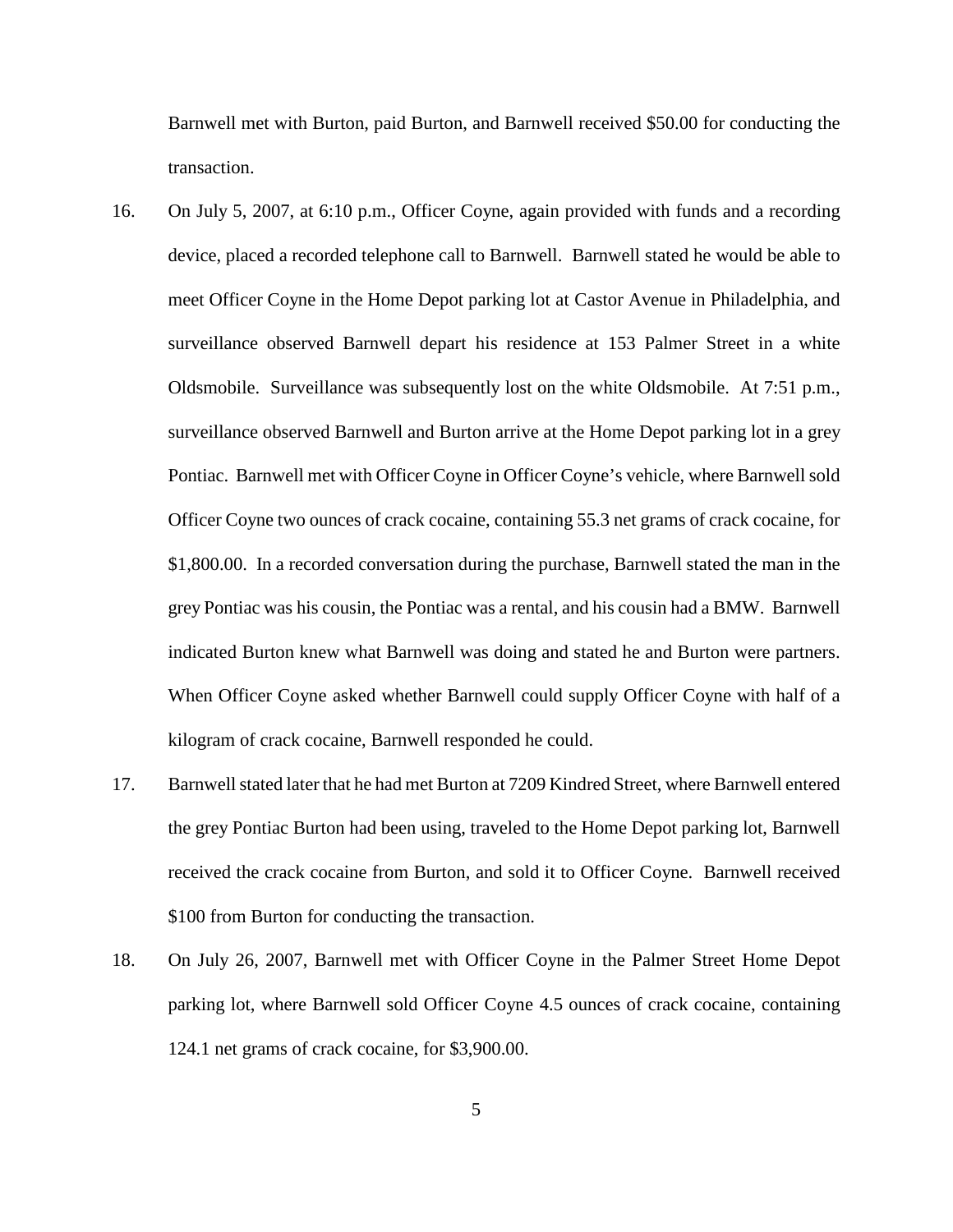- 19. Barnwellstated later that he had met Burton at 7209 Kindred Street, obtained the 4.5 ounces of crack cocaine from Burton, and later sold it to Officer Coyne. Barnwell then met with Burton and gave Burton \$3,800.00. Barnwell received \$100 for conducting the transaction.
- 20. On August 29, 2007, Barnwell met with Officer Coyne and both entered Barnwell's white Oldsmobile, where Barnwell showed Officer Coyne the half of a kilogram of crack cocaine, containing 506 grams of crack cocaine. After the two exited the Oldsmobile so Officer Coyne could obtain funds from his vehicle, Barnwell was arrested. After the arrest, Barnwell made a recorded phone call to Burton. Barnwell said he was still waiting for the buyer to arrive and asked whether he should bring the drugs back or continue to wait. Burton instructed Barnwell to wait for the buyer and not bring back the drugs.
- 21. Barnwell later told the agents he had picked up the crack cocaine from Burton at 7209 Kindred Street.
- 22. Burton was present during the second purchase on July 5, 2007. All of the purchases and accompanying conversations were recorded by audio or audio and video. Barnwell was arrested shortly after the August 29, 2007 undercover purchase. Barnwell identified Burton as his first cousin and as his supplier of crack cocaine for all four undercover purchases. Barnwell linked Burton to 7209 Kindred Street and stated he met Burton at this location to get the narcotics for three of the four undercover purchases.
- 23. Barnwell further stated he had been selling crack cocaine for Burton since Easter of 2007, and Barnwell had been to 7209 Kindred Street approximately 20 or 30 times and picked up cocaine from Burton there approximately nine times. Barnwell stated he had observed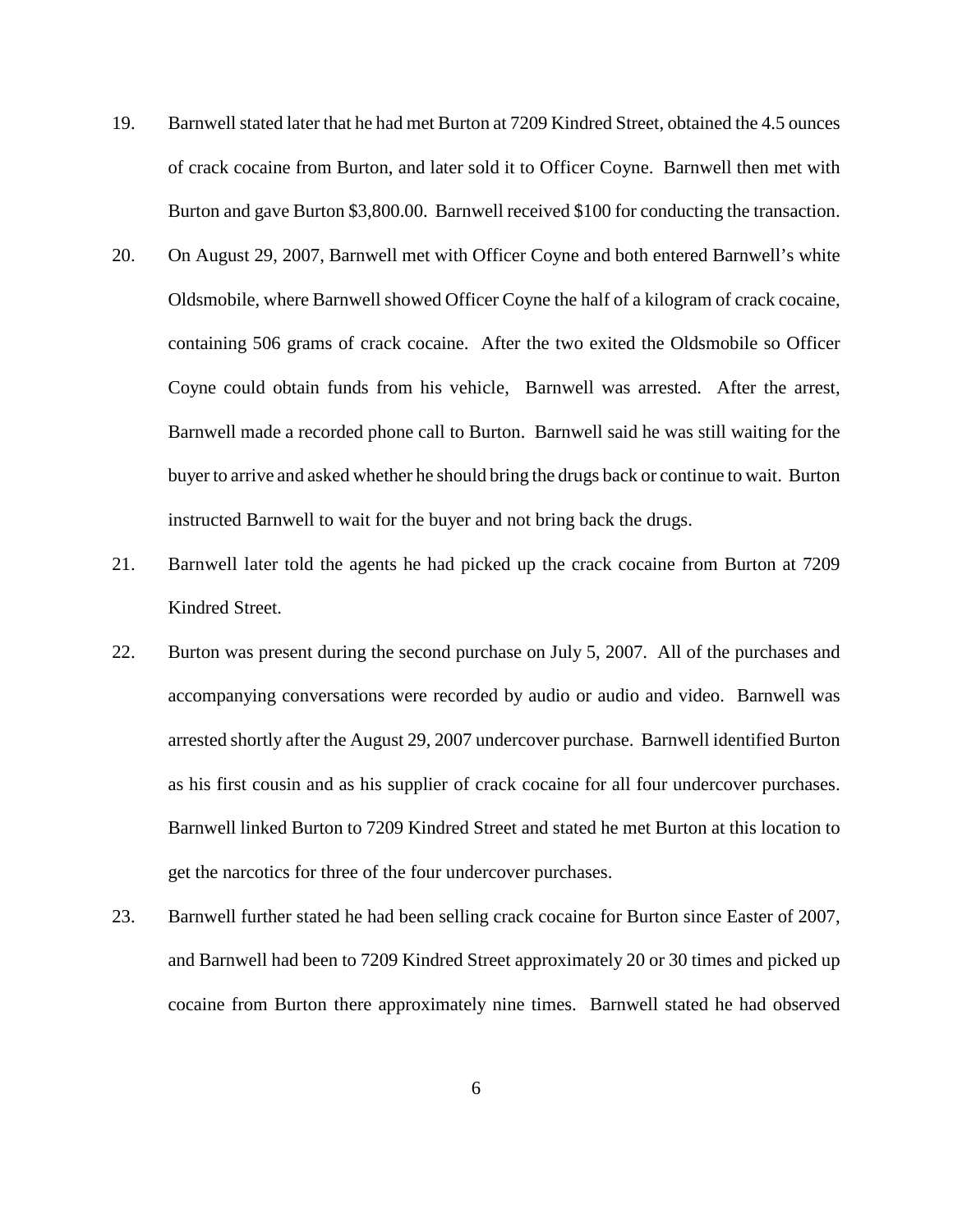Burton cooking crack cocaine inside 7209 Kindred Street on several occasions. Barnwell stated he had observed Burton retrieve cocaine from the kitchen cabinet, place the cocaine in a pink glass pot, mix it with baking soda and water, and later dry the crack cocaine with a paper towel.

- 24. Barnwell identified a photograph of an Ashley Griffin, stating Griffin lived at 7209 Kindred Street with her child. Barnwell stated Burton sometimes stayed with Griffin and Burton had a key to the residence. On September 12, 2007, at 7:02 a.m., surveillance corroborated Barnwell's statements by observing Griffin exiting 7209 Kindred Street with a small child.
- 25. On September 12, 2007, an arrest warrant for Burton was issued pursuant to an affidavit of probable cause based on Burton's activities at, and the items seized from, 7545 Battersby Street. The facts set forth in the affidavit supporting the arrest warrant included items seized from 7545 Battersby Street on December 9, 2005: a Sam's Club picture ID for Rakahn Burton, letters from ADT and PECO dated December 2, 2005 and addressed to Rakahn Burton at 7545 Battersby Street, one clear bag containing unused green-tinted packets, one bundle containing 50 pink-tinted packets of crack cocaine, one bundle containing 50 purpletinted packets of crack cocaine, one bundle containing 51 purple-tinted packets of crack cocaine, four clearsmall bags containing white residue, one digitalscale with white residue, four clear small bags containing bulk amounts of crack cocaine, and \$104.00 in United States currency.

### **DISCUSSION**

Burton seeks to suppress all evidence seized from 7545 Battersby Street pursuant to the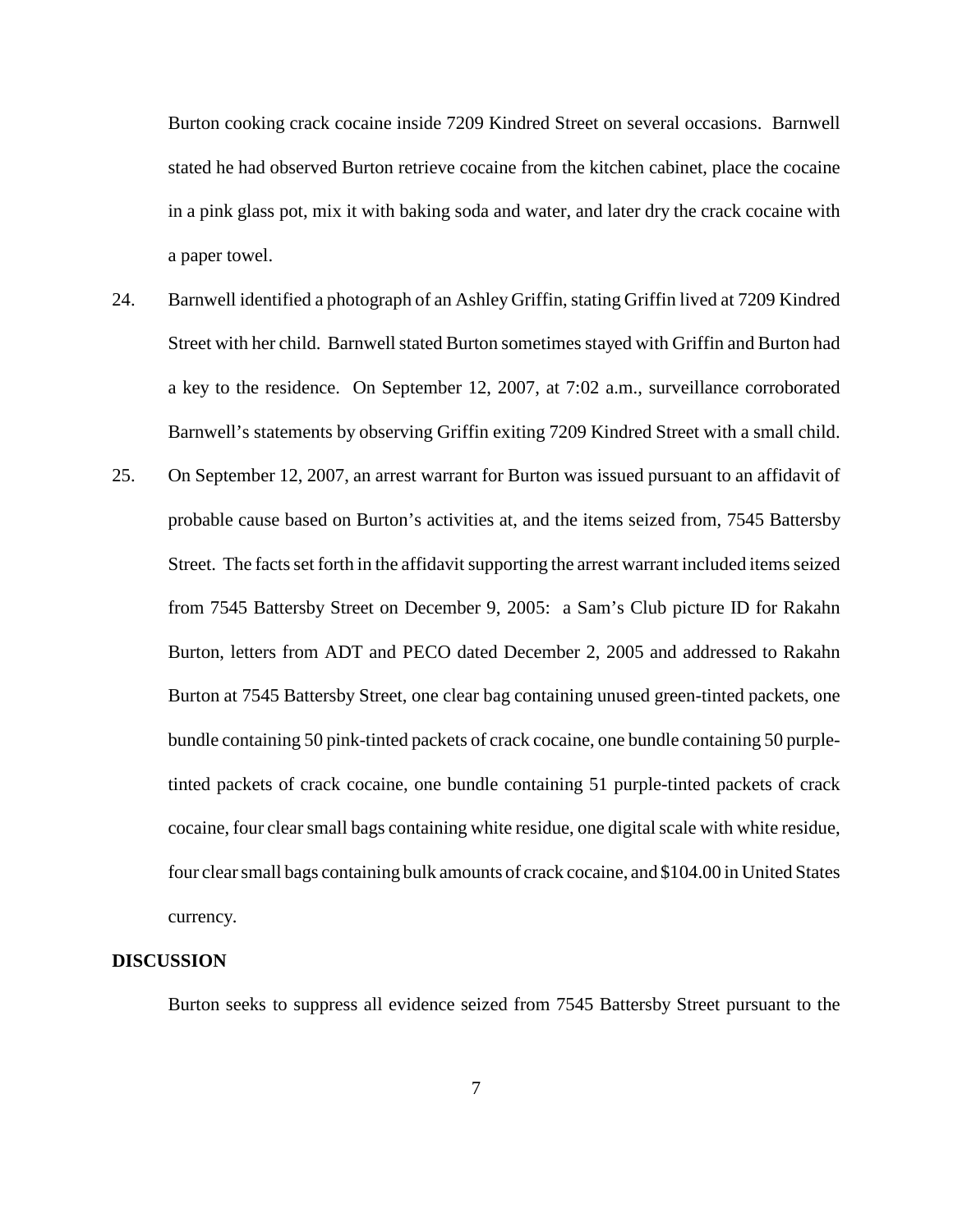search warrant executed on December 9, 2005, and all evidence seized from 7209 Kindred Street pursuant to the search warrant executed on September 19, 2007. The Government contends both warrants and affidavits were supported by probable cause. The evidence seized from both locations is admissible.

The Fourth Amendment provides "no Warrants shall issue, but upon probable cause, supported by Oath or affirmation, and particularly describing ... the persons or things to be seized." U.S. Const. amend. IV. The probable cause requirement applies both to arrest and search warrants. *Wong Sun v. United States*, 371 U.S. 471, 482 n.9 (1963). The Fourth Amendment allows "the usual inferences which reasonable men draw from evidence . . . . Its protection consists in requiring that those inferences be drawn by a neutral and detached magistrate instead of being judged by the officer engaged in the often competitive enterprise of ferreting out crime." *Johnson v. United States*, 333 U.S. 10, 13-14 (1948).

The magistrate must "make a practical commonsense decision whether, given all the circumstances set forth in the affidavit before him . . . there is a fair probability that contraband or evidence of a crime will be found in a particular place." *Gates*, 462 U.S. at 238. "Sufficient information must be presented to the magistrate . . . to determine probable cause; [her] action cannot be a mere ratification of the bare conclusions of others. . . . [T]o ensure that such an abdication of the magistrate's duty does not occur, courts must continue to conscientiously review the sufficiency of affidavits." *Illinois v. Gates*, 462 U.S. 213, 239 (1983).

A reviewing court must determine only that the magistrate judge had a "substantial basis" for concluding probable cause existed to uphold the warrant. *Gates*, 462 U.S. at 238. A court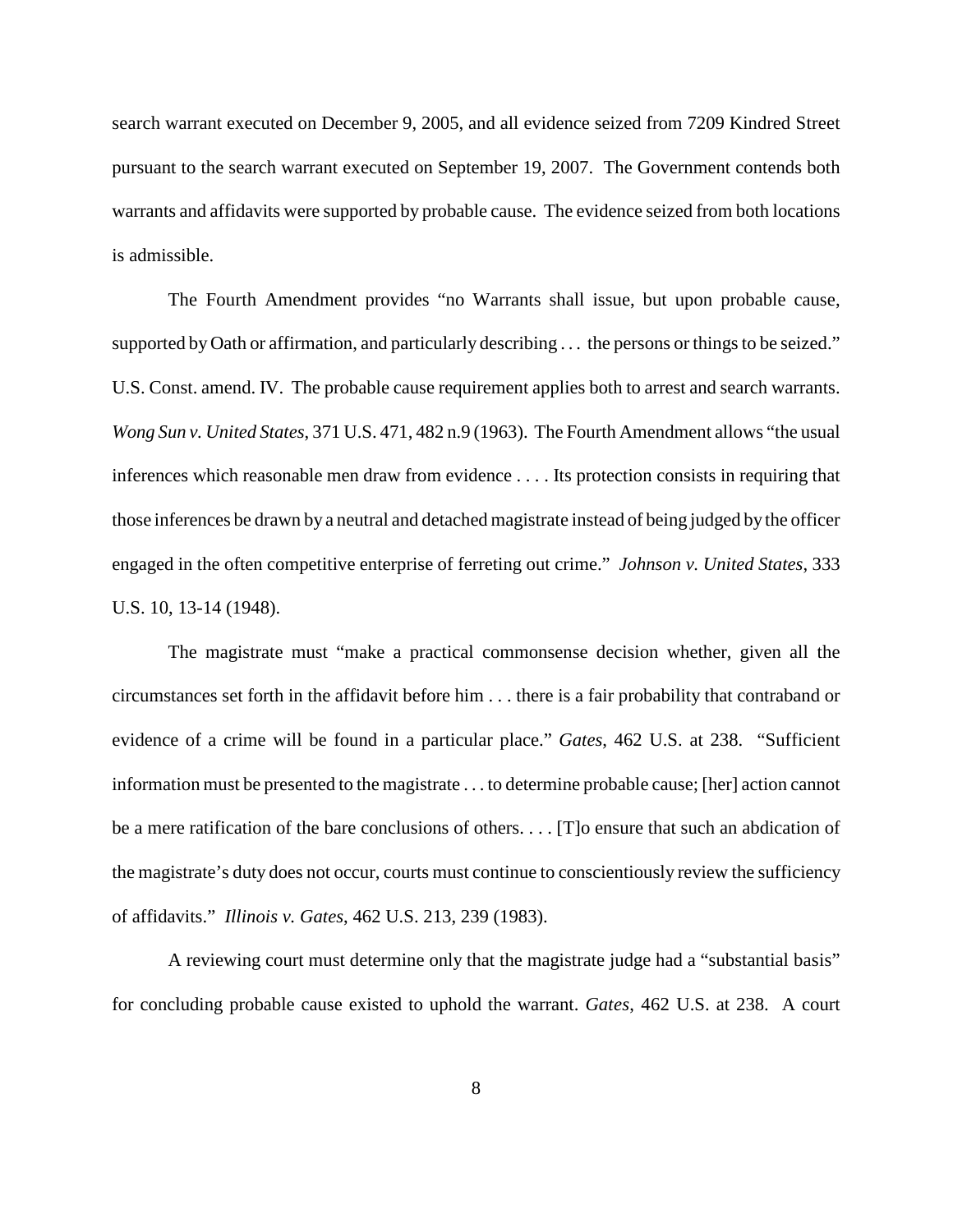determines whether "the affidavit provides a sufficient basis for the decision the magistrate judge actually made." *United States v. Jones*, 994 F.2d 1051, 1057 (3d Cir. 1993). In this role, a reviewing court may consider only evidence within the four corners of the warrant application to ensure the magistrate had a substantial basis for concluding probable cause existed. *Jones*, 994 F.2d at 1055 (citations omitted). In addition, "[t]he supporting affidavit must be read in its entirety and in a commonsense and nontechnical manner." *United States v. Conley*, 4 F.3d 1200, 1206 (3d Cir. 1993) (citing *Gates*, 462 U.S. at 230-31).

In *Gates*, the Supreme Court stated "probable cause is a fluid concept – turning on the assessment of probabilities in particular factual context – not readily, or even usefully, reduced to a neat set of legal rules." *Id.* at 232. Probable cause "requires more than mere suspicion; however, it does not require that the officer have evidence sufficient to prove guilt beyond a reasonable doubt." *United States v. Burton*, 288 F.3d 91, 98 (3d Cir. 2002) (citing *Orsatti v. N.J. State Police*, 71 F.3d 480, 482-83 (3d Cir. 1995)). The facts and observations must be analyzed "through the lens of the [officer's] significant experience with similar transactions." *Id.* at 99 (citing *Ornelas v. United States*, 517 U.S. 690, 696 (1996); *United States v. Cortez*, 449 U.S. 411, 418 (1981)).

Here, when Officer Dmytryk sought a search warrant for 7545 Battersby Street, he had been a police officer for 10 years and assigned to the Narcotics Bureau for six years. He had conducted hundreds of narcotics investigations in his career and had participated in over 100 undercover narcotics purchases. Because of his experience with narcotics investigations and personal knowledge of narcotics transactions, Officer Dmytryk was able to identify criminal activity involving narcotics. *See Burton*, 288 F.3d at 99.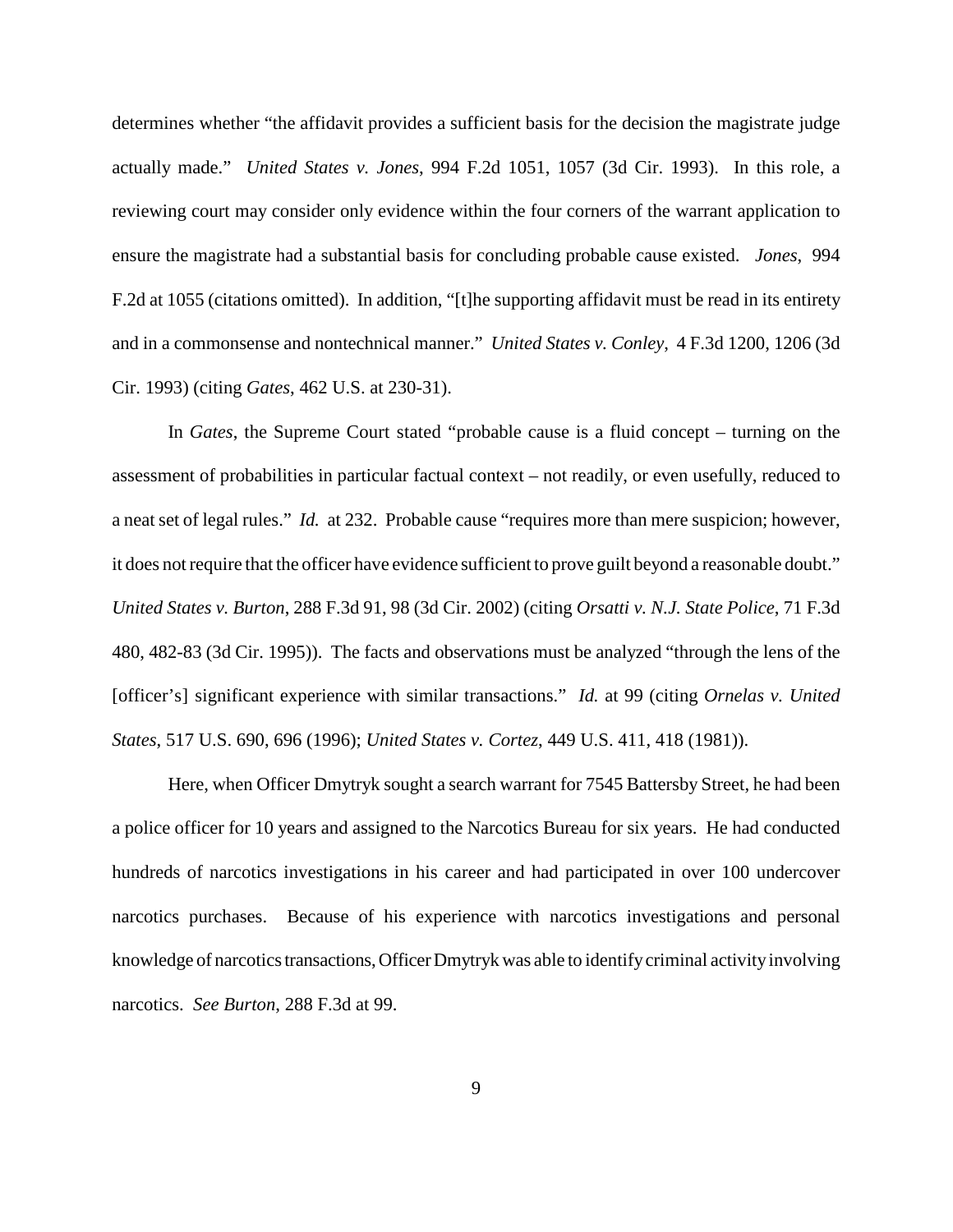Twice during the night of November 18, 2005, Officer Dmytryk observed a vehicle park outside 7545 Battersby Street. Each time, Officer Dmytryk saw Burton leave the house with a black bag and hand the bag into the car to the driver, the vehicle then left, and Burton returned to the house. On the night of November 30, 2007, Officer Dmytryk saw Burton arrive at 7545 Battersby Street and enter the house using a key. Officer Dmytryk later saw one of the vehicles he had observed on November 18, 2005, park again at 7545 Battersby Street, and the driver got out and entered the house. Twenty minutes later, the driver emerged with a black bag in his hand, walked to a waiting vehicle, handed the bag to the passenger, and returned to the house. Later that same night, Officer Dmytryk observed Burton leave with a black bag in his hand, drive away in a BMW parked at the house, and meet a woman who entered the BMW briefly. On December 6, 2005, Burton, carrying a large plastic sneaker bag, was observed leaving 7545 Battersby Street and entering the BMW. When stopped for investigation, Burton provided a fictitious address. On December 9, 2005, Officers Dmytryk and Trappler searched the trash at 7545 Battersby Street and found a large plastic sneaker bag containing various items consistent with the packaging and distribution of narcotics and letters from businesses addressed to Rakahn Burton at 7545 Battersby Street, linking him to the property and the packaging of narcotics.

The police officers' independent surveillance of the activities at 7545 Battersby Street and the police officers' own discovery of the narcotics trade-related trash at the property substantiated the anonymous complaints. *See United States v. Singleton*, 439 F.2d 381, 384 (3d Cir. 1971) (noting where an informant's tip is verified by independent personal observations by police, probable cause may be established) (citing *Draper v. United States*, 358 U.S. 307 (1959); *Kislin v. New Jersey*, 429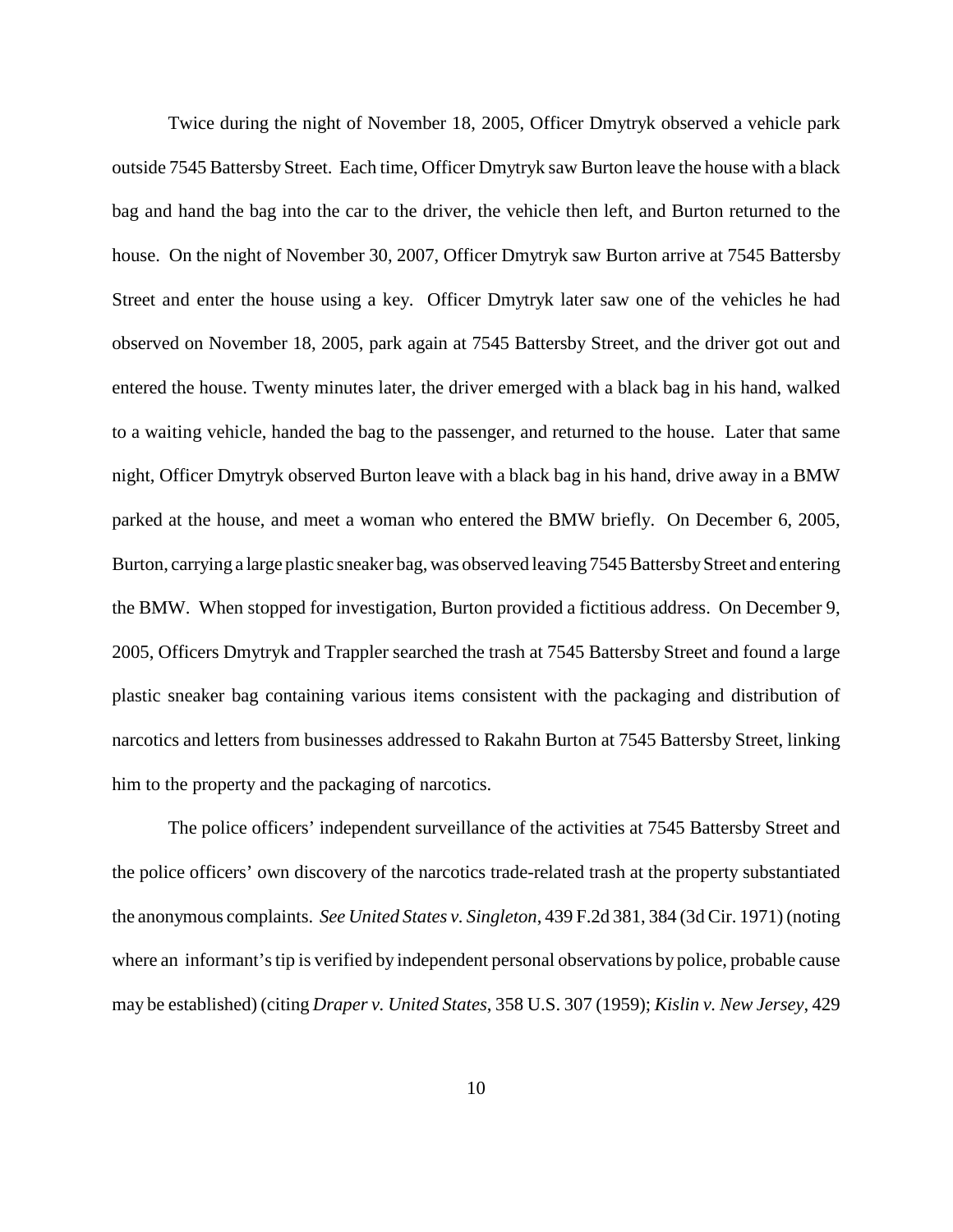F.2d 950 (3d Cir. 1971). Given the police officers' independent observations of the activities at 7545 Battersby Street, Burton's activities, Burton's supplying of a fictitious address, the police officers' discovery of paraphernalia related to narcotics distribution in trash at the property, and Officer Dmytryk's experience with narcotics investigations and narcotics transactions, it was reasonable for Officer Dmytryk to believe 7545 Battersby Street was being used to package, store, and sell illegal narcotics.

Moreover, "direct evidence linking the residence to criminal activity is not required to establish probable cause." *Burton*, 288 F.3d at 103 (citations omitted). "While ideally every affidavit would contain direct evidence linking the place to be searched to the crime, it is well established that direct evidence is not required for the issuance of a search warrant." *Id.* (citing *Jones,* 994 F.2d 1051, 1056 (3d Cir. 1993)). "Instead, probable cause to search can be based on an accumulation of circumstantial evidence that together indicates a fair probability of the presence of contraband." *Id.* The issuing authority had a substantial basis for concluding probable cause existed to support the warrant. *See Gates*, 462 U.S. at 238. The evidence seized as a result of the search warrant executed on December 9, 2005, at 7545 Battersby Street, is therefore admissible.

Regarding the seizure of evidence from 7209 Kindred Street on September 19, 2007, when Agent Wood prepared the affidavit in support of the search warrant, he had been a Special Agent with the DEA since 1999 and had participated in the investigation and prosecution of numerous narcotics traffickers. Based on his training and experience, Agent Wood knew what kinds of activities and tangible items were consistent with drug trafficking and drug trafficking conspiracies. 1

<sup>&</sup>lt;sup>1</sup>For example, Agent Wood knew drug traffickers commonly provide drugs on consignment to their clients; it is common for drug traffickers to secrete contraband, proceeds of drug sales, and records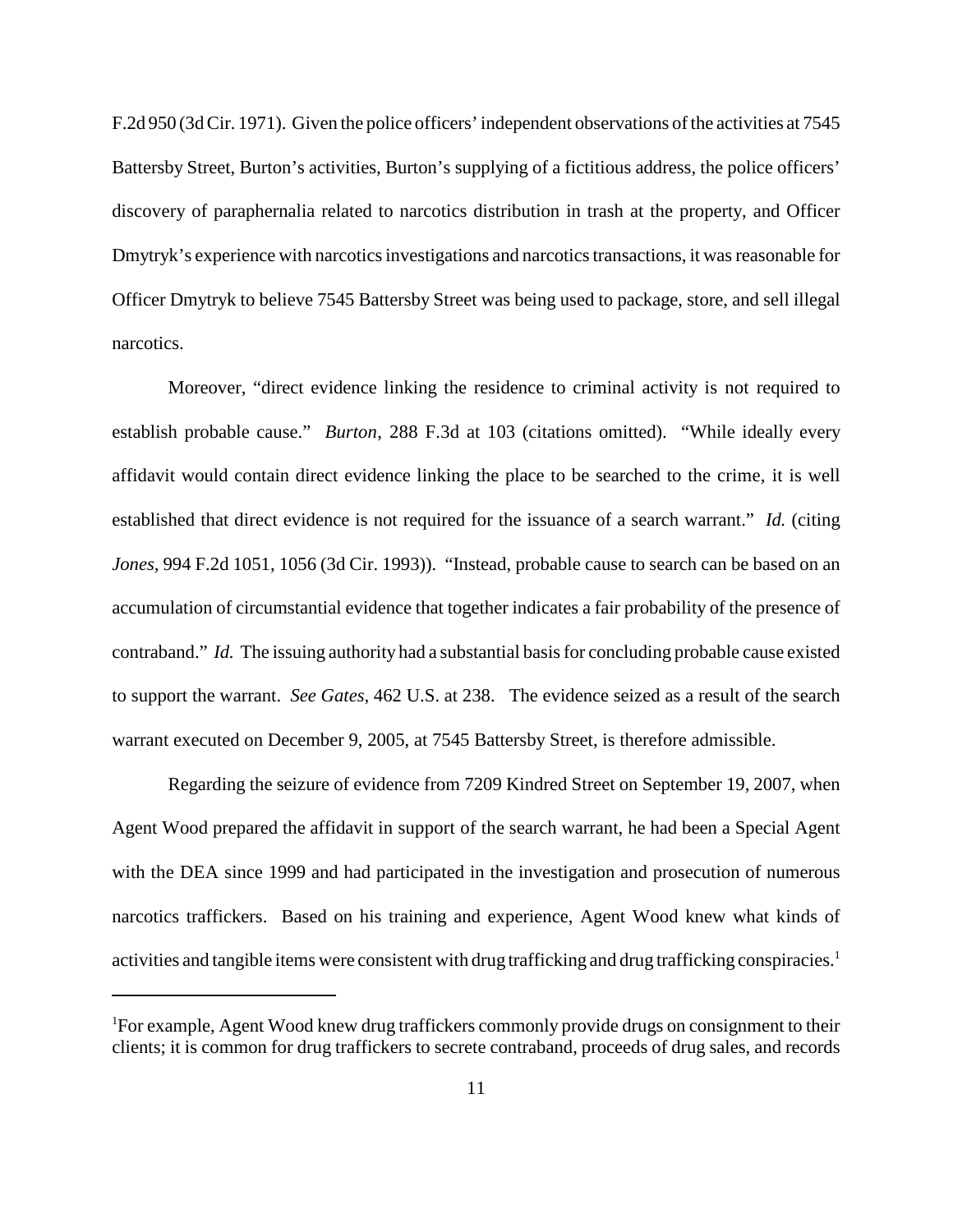On the information of a confidential source who identified Burton and Barnwell as involved in the distribution of crack cocaine, <sup>2</sup> DEA agents arranged undercover purchases of crack cocaine. Over the course of the undercover transactions, Barnwell delivered increasingly larger quantities of crack cocaine, from one ounce to half of a kilogram. Barnwell stated he had obtained the crack cocaine for each transaction from Burton. Barnwell later stated he met Burton at 7209 Kindred Street prior to three of the transactions. Barnwell also stated he paid Burton money for the crack cocaine following the first three transactions, and was supposed to have paid Burton \$14,000.00 following the final transaction. After Barnwell was arrested, he made a recorded telephone call to Burton for instructions regarding the crack cocaine Barnwell was to sell, and Burton provided instructions to Barnwell regarding the sale. Barnwell finally stated he had picked up cocaine from Burton at 7209 Kindred Street approximately nine times, and had observed Burton storing and

of drug transactions in secure locations such as their residences; persons involved in drug trafficking often conceal caches of drugs, large amounts of currency, and other items or proceeds from drug transactions and evidence of financial transactions relating to obtaining, transferring, secreting, or spending large sums of money acquired from engaging in narcotics trafficking activities; drug traffickers commonly maintain addresses or telephone numbers in books or papers which reflect information regarding their associates in the drug trafficking organization; drug traffickers sometimes take or cause to be taken photographs of themselves, their associates, their property and their products, and these photographs are usually maintained at the traffickers' residences; drug traffickers often utilize electronic equipment such as computers, facsimile machines, currency counting machines and telephone answering machines to generate, transfer, count, record, and/or store information; drug traffickers often place assets in names other than their own to avoid detection by law enforcement agencies; and drug traffickers often continue to use and exercise dominion and control over assets placed in others' names.

 $2$ The confidential source's information was later corroborated by Barnwell's statements that Burton was his supplier of crack cocaine, he and Burton were partners, he received money from Burton for selling crack cocaine, Burton drove a BMW, Burton sometimes stayed with Ashlee Griffin at her house at 7209 Kindred Street, Burton stored crack cocaine in the kitchen cabinet at 7209 Kindred Street, Burton cooked cocaine inside 7209 Kindred Street, and Clinton Cooper was the boyfriend of Burton's mother.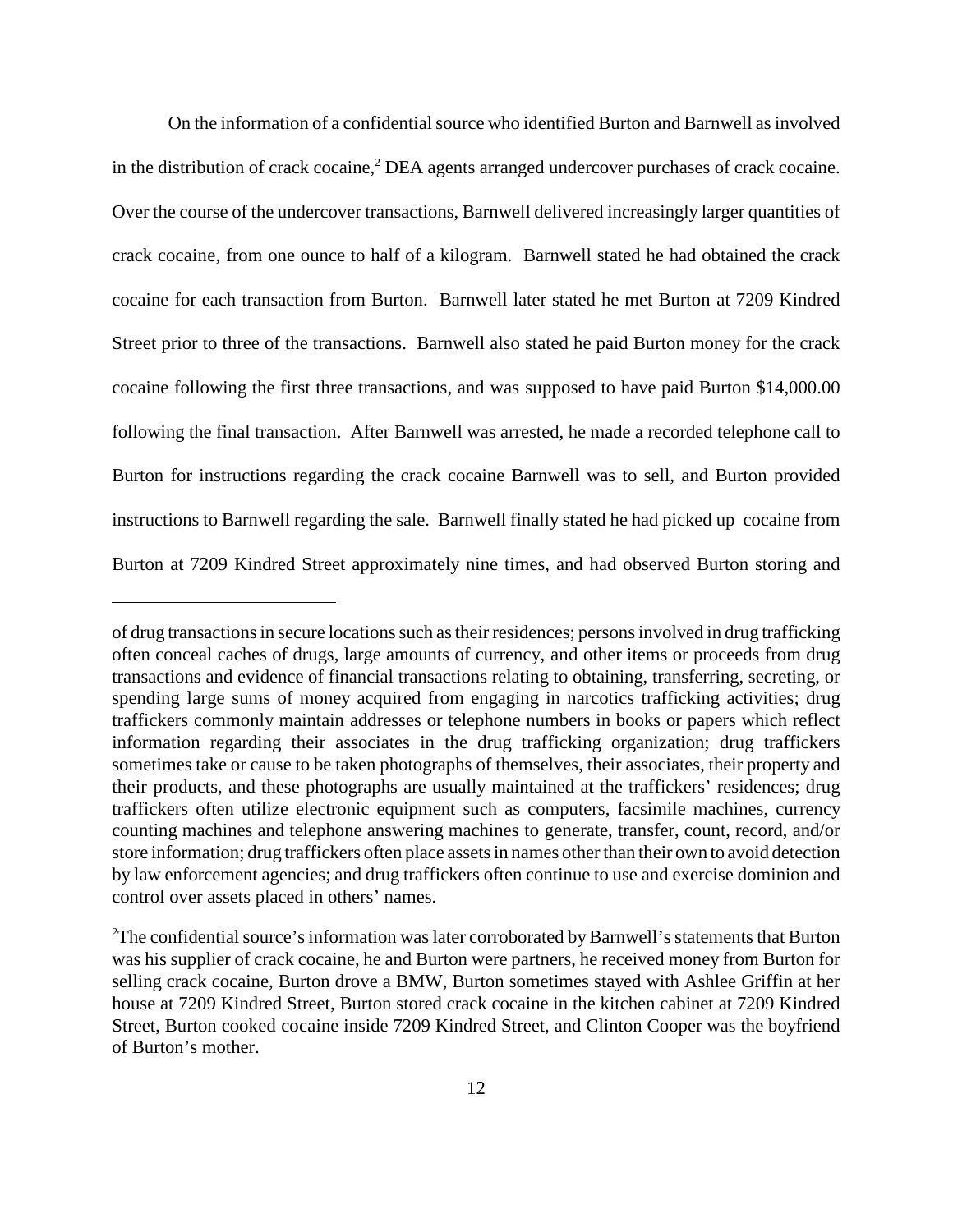cooking crack cocaine inside 7209 Kindred Street on several occasions.

In drug-related cases, numerous courts of appeals have held evidence of drug crimes is likely to be found in drug dealers' residences. *See Whitner*, 219 F.3d at 298 (citing cases in accord from the United States Courts of Appealsfor the First, Second, Fourth, Sixth, Seventh, Eighth, Ninth, and District of Columbia Circuits). The Third Circuit reasoned "evidence associated with drug dealing needs to be stored somewhere, and . . . a dealer will have the opportunity to conceal it in his home." *Id.* at 297. In *Whitner*, the defendant was evasive about where he lived, leading to a "reasonable inference [he] was attempting to conceal the existence of the apartment and his association with the apartment. This attempt at concealment when combined with the other information . . . set forth in [the] affidavit logically suggests [the defendant] was storing some evidence of illegal activity at the apartment." *Id.* at 299.

Probable cause "can be, and often is, inferred by considering the type of crime, the nature of the items sought, the suspect's opportunity for concealment and normal inferences about where a criminal might hide stolen property." *Burton*, 288 F.3d at 103 (citations omitted). The affidavit in *Burton* stated "[p]ersons involved in large-scale drug trafficking and those who assist them frequently conceal in locations known as 'stash-houses' caches of drugs, drug paraphernalia, firearms, large amounts of currency, and other evidence of drug dealing." *Id.* at 105. In *Hodge*, "[t]he amount of crack cocaine Hodge possessed indicated that he was involved in selling drugs, rather than merely using them." *Hodge*, 246 F.3d at 306. The Court found "an experienced and repeat drug dealer who would need to store evidence of his illicit activities somewhere. . . . It is reasonable to infer that a person involved in drug dealing on such a scale would store evidence of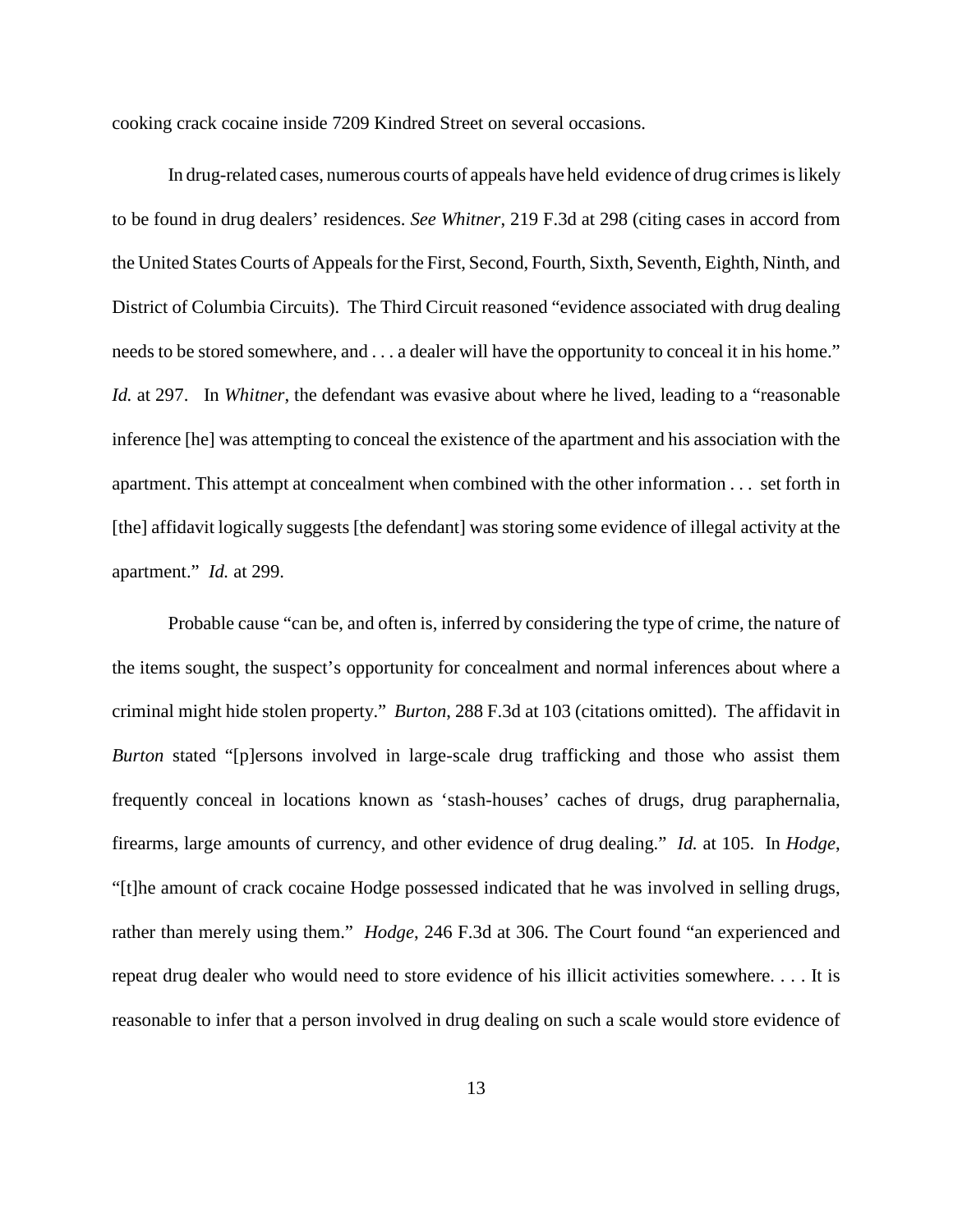that dealing at his home." *Id.*

From the facts procured from the confidential source, Barnwell's statements, and the nature of the undercover transactions, and analyzed "through the lens of the [officer's] significant experience with similar transactions," *Burton*, 288 F.3d at 99, it was reasonable for Agent Wood to believe 7209 Kindred Street would contain evidence of distribution of controlled substances and conspiracy to distribute controlled substances. I conclude the magistrate judge had a "substantial basis" for determining sufficient probable cause existed forissuing the warrant. *See Gates*, 462 U.S. at 238. The evidence seized as a result of the search warrant executed on September 19, 2007, at 7209 Kindred Street is therefore admissible.

Burton next argues evidence recovered relating to his arrest must be suppressed because law enforcement officers had no probable cause to arrest him or to search his vehicle, an Oldsmobile. The Government asserts the arrest warrant is supported by probable cause and the warrantless search of the Oldsmobile was proper. I conclude the evidence yielded from Burton's arrest and the search of the Oldsmobile are admissible.

The same probable cause requirement for search warrants applies to arrest warrants. *Wong Sun*, 371 U.S. at 482. Here, the arrest warrant was based on the facts of the search warrant for 7545 Battersby Street, which I have found was supported by sufficient probable cause, and the results of that December 9, 2005 search. In addition to the events leading up to the search of 7545 Battersby Street – the officers' independent observations, their discovery of materials consistent with the packaging of narcotics, the discovery of mail linking Burton to the property, and Burton's answering with a fictitious address when stopped by the officers – the search itself yielded additional materials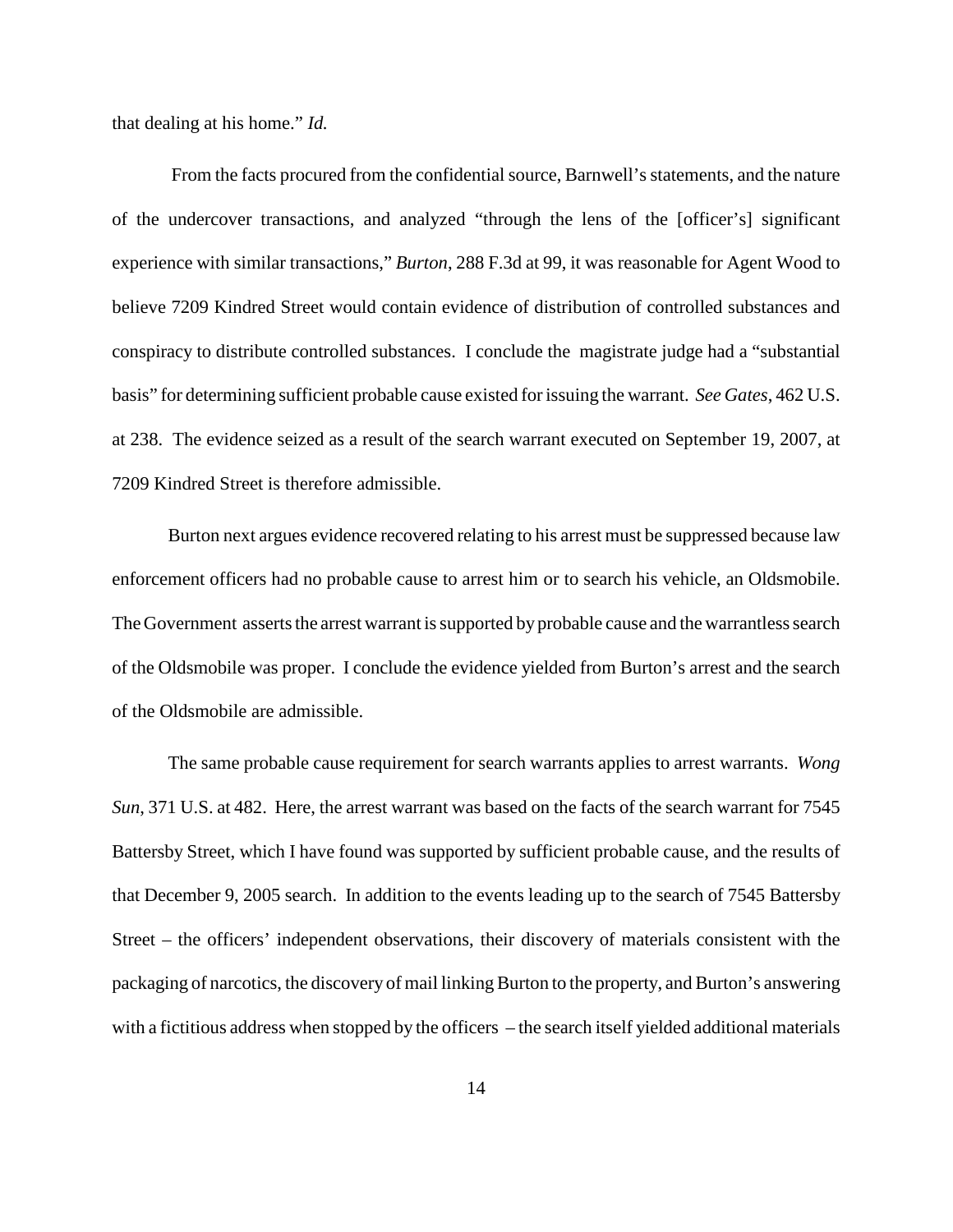related to narcotics distribution. The search uncovered over 150 packets of crack cocaine, four small bags containing bulk amounts of crack, and more mail and an ID card linking Burton to the property. Agent Wood, who prepared the affidavit of probable cause for the arrest warrant, had been a DEA Special Agent since 1999. He had specialized training in the investigation and identification of narcotics traffickers and experience in the investigation and prosecution of numerous narcotics traffickers. Based on his training, experience, and the facts set forth in the affidavit, Agent Wood had probable cause to believe Burton possessed with intent to distribute approximately 319 grams of crack cocaine on December 9, 2005.

Considering the amount of narcotics and related materials found at 7545 Battersby Street, *see Hodge*, 246 F.3d at 306 (concluding "[t]he amount of crack cocaine Hodge possessed indicated that he was involved in selling drugs, rather than merely using them"), combined with the officers' independent surveillance of Burton's activities at the property and the officers' discovery of personal mail identifying Burton with the property, there was sufficient probable cause set forth in the affidavit to support the issuance of an arrest warrant. *See Gates*, 462 U.S. at 238.

I also conclude the warrantless search of Burton's vehicle was lawful. After Burton was arrested, he voluntarily surrendered to police officers the keys to a BMW and an Oldsmobile. A subsequent search of the Oldsmobile yielded two packets of crack cocaine found on the floor of the Oldsmobile. A warrantless search of a vehicle even though the vehicle is in police custody is justified when the police officers have probable cause to believe there is contraband in the vehicle. *Chambers v. Maroney*, 399 U.S. 42, 46-52 (1970). Here, officers had probable cause to believe narcotics were in the vehicle because the Oldsmobile had been linked to narcotics distribution in the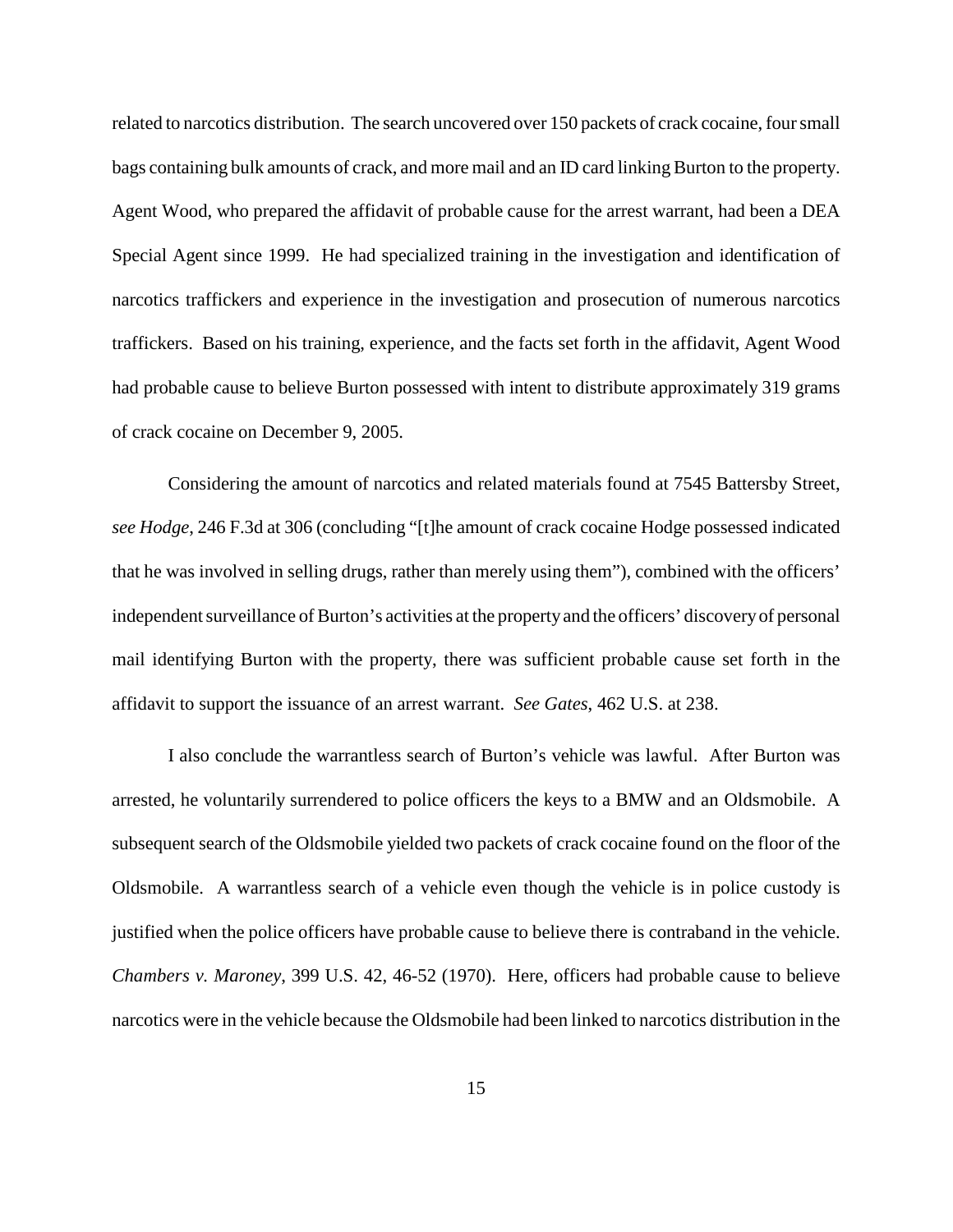affidavit of probable executed on September 19, 2007. Specifically, on July 5, 2007, Barnwell drove the Oldsmobile to deliver two ounces of crack cocaine to the undercover officer, and on August 29, 2007, Barnwell again drove the Oldsmobile to deliver half of a kilogram of crack cocaine to the undercover officer. During the August 29, 2007 meeting with the undercover officer, Barnwell and the undercover officer entered the backseat of the Oldsmobile where Barnwell showed the undercover officer the crack cocaine. Based on thisinformation, the officers had sufficient probable cause to believe narcotics would be in the Oldsmobile, and their search of the vehicle was justified.

Burton finally asks me to sever the offenses pertaining to criminal activity occurring in 2007, and involving co-defendant Barnwell, from the offenses pertaining to criminal activity occurring in 2005. Federal Rule of Criminal Procedure 8(a) permits joinder of offenses when the offenses charged "are of the same or similar character, or are based on the same act or transaction, or are connected with or constitute parts of a common scheme or plan."

Burton's Superseding Indictment contains two sets of offenses. Counts One through Five charge Burton and Barnwell with conspiracy to possess with intent to distribute crack cocaine and possession with intent to distribute crack cocaine, and pertain to criminal acts occurring between March 2007 and August 29, 2007. Counts Six and Seven charge Burton only with possession with the intent to deliver crack cocaine, stemming from an investigation on December 9, 2005. Both sets of charges involve the distribution of crack cocaine in Philadelphia and will involve similar evidence regarding the paraphernalia used in the packaging and distribution of crack cocaine, the amounts of crack cocaine involved (suggesting it was not for personal use but for distribution purposes), the street value of crack cocaine, and the process of making crack